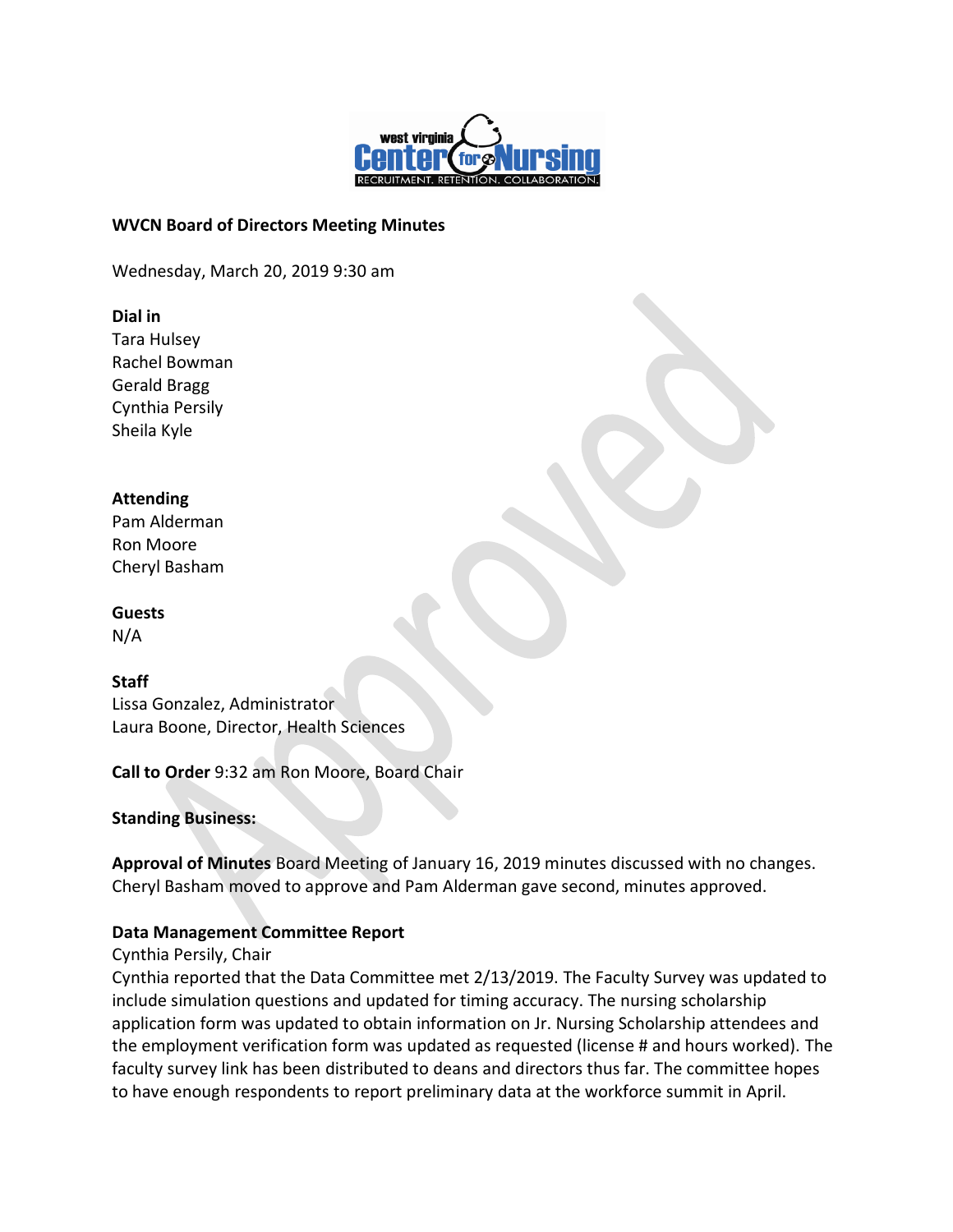Department of Labor snapshots have been finalized and brought to the Board for approval. Sheila Kyle moved to approve the updated DOL data snapshots and Pam Alderman seconded the motion. The board approved the DOL data snapshots as presented. Cynthia reminded the board of the upcoming nursing workforce summit. Lissa asked for any interest for board members and there was a consensus for the WVCFN to pay for registration fees for any board member that wished to attend.

#### **Financial Report**

Lissa Gonzalez, Administrator, presented the January and February financials showing an ending balance of \$327,212. Lissa discussed that we have not seen the anticipated revenue from the RN board due to system issues. However, this was expected to be resolved with the RN board within the next month. Tara reported that this was also reported at the last RN board meeting. Lissa reported due to the multistate licensure, the center anticipates approximately a \$40,000 loss in future revenue. Rachel moved to approve and Cheryl seconded, financial reports were approved. Lissa presented the board with a spreadsheet for a proposed budget. This budget will be further refined and presented at the next board meeting for approval. Lissa requested spending authority for a new laptop computer for specific WVCFN activities. Pam moved the motion to approve the expenditure of a new laptop computer; Ron seconded the motion. The board approved the expense for a laptop computer. Cynthia gave a motion to give Lissa spending authority of purchases under \$1000 that are within an approved budget. Lissa is to obtain the board chair's approval for any expenditure over \$1000. Lissa will draft a spending authority policy to present to the next meeting.

## **Outreach**

Lissa and Ron will be attending the national Forum in June 2019. Lissa advised the board of three requests to sit on the advisory councils (Garnet, University of Charleston, and BridgeValley). After discussion, the board agreed to these positions and there were no oppositions to Lissa pursuing these positions on advisory councils. Lissa informed the board that she along with Aila Accad, director for the Future of Nursing presented an abstract for a copresentation at the Student Success summit in July. Information for the Governance forum was given to the board.

## **Nursing Scholarship Program**

Ron Moore, Chair Education/recruitment-retention Committee

Lissa presented a spreadsheet outlining the last three years of award amounts and the actual award payments thus far. The retention and recruitment committee will take this information into consideration for the next scholarship cycle. Also, this information will be considered during the budget approval. Two press releases have been submitted to the WV nurse and WV RN nursing news advertising the nursing scholarship. Flyers were developed and will be distributed to both financial aid directors/contacts and nursing directors at each school. At this time, the board decided against any further advertising ad costs for the scholarship program. Will consider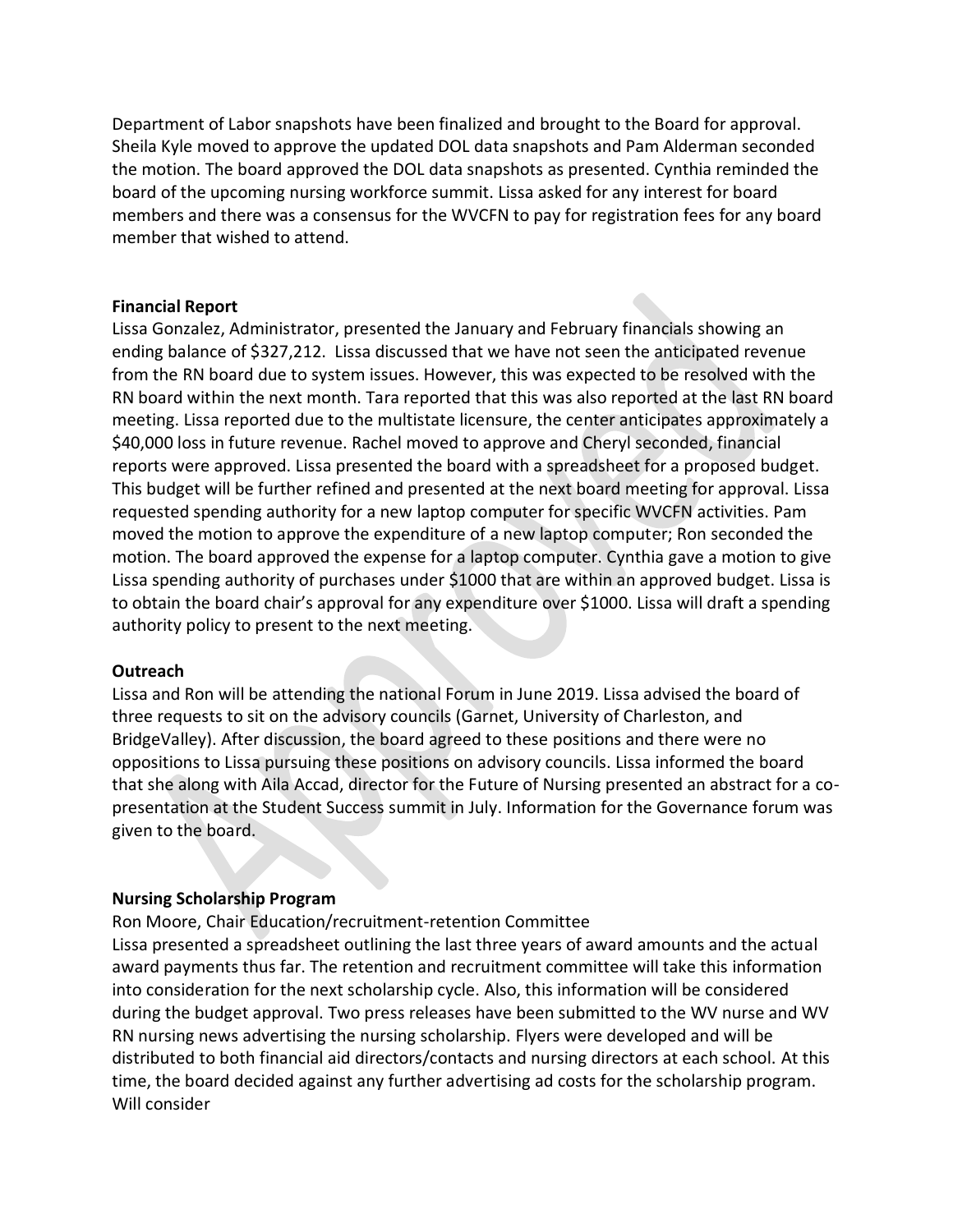There was discussion on the verification of full time working status of scholarship recipients. Currently there is not a full time work requirement in place. Discussion included on the variability in employment statuses between clinical and faculty work requirements. Lissa will further research this and bring back suggestions to update the scholarship work requirements at the next board meeting.

Lissa demonstrated the video for the award letter. There was a motion by Cheryl to approve a one-time funding of \$1000 for the WVCFN video development specific to the scholarship award letter. Pam seconded the motion. Approval for \$1000 expense for video development specific to the nursing scholarship award development was approved.

There was discussion for the need of policy development to further clarify the intent of the scholarship program. Ron and Lissa will begin to draft policy for the scholarship to outline fulltime employment. Laura suggested drafting a policy for a waiver submission for certain circumstances. A policy will be presented to the next board meeting for approval prior to the next award cycle.

# **WVCN Website**

Lissa shared current user statistics. Plans to continue to update website as data reports are approved.

# **Expansion Capacity of Nursing Programs/Resources**

Lissa updated the board on the most recent key clinical scheduling user group meeting that was held February 21, 2019. There will be a two button system developed by the web builder to resolve overlaps between two schools. There was a consensus among the user group that processes needed changed and valued the face to face meetings to resolve their overlaps using the clinical scheduling tool as a platform for the meeting. After discussion, Pam expressed agreement and value that the WVCFN facilitating this meeting as a neutral party. Lissa updated that there has still been discussion with lead contacts in Beckley to expand the clinical scheduling tool to that region.

Jr. Nursing Academy applications to date were discussed with the board. There was discussion on the need for additional funding for larger programs. Lissa plans to attend some of the various programs that have applied for the grant and will report back to the board.

## **Legislative Update**

Lissa updated the board on the relevant issues that occurred during the recent legislative session. SB 2407 did not run in committee during the last week of session, therefore no changes were made to the language of the RN board specific to the licensure fees. Second, the legislative rules passed without issue allowing the board to continue to assess fees that support the WVCFN.

## **Other Issues**